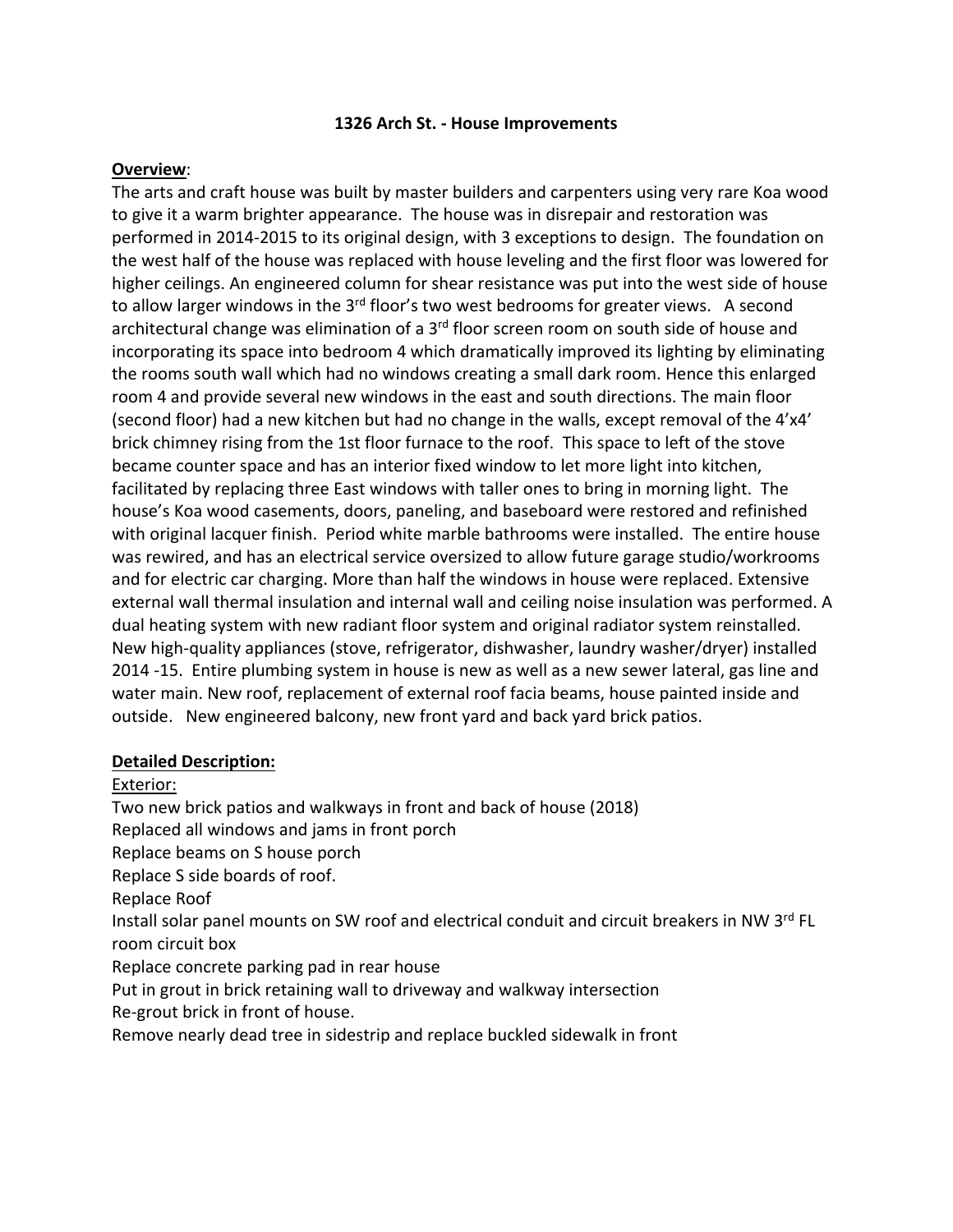## Windows

Replace 2<sup>nd</sup> FL front windows with 18" taller windows to bring light into kitchen. Replace all south-facing windows in sunroom, living room, dining room,  $3<sup>rd</sup>$  floor two bedrooms,  $1<sup>st</sup>$  floor all windows new. Koa wood obtained in Hawaii used for larger new windows on 3rd floor, whereas cherry used for all casement on 1<sup>st</sup> floor.

# Foundation:

Duval Construction - replace West half of foundation, interior retaining wall footings, lower  $1<sup>st</sup>$ floor 2014

## Interior Room redesigns:

1<sup>st</sup> floor new bedroom, bathroom, laundry, with large closets in bedroom. Kitchen plumbing, gas, water drainpipes hidden in E wall of large room  $1<sup>st</sup>$  floor Laundry room all granite cabinetry. Utility room new radiant floor heating system, and two on demand heaters.

## Plumbing:

All new plumbing in  $1<sup>st</sup>$ ,  $2<sup>nd</sup>$ ,  $3<sup>rd</sup>$  floors. Radiator heaters all new pipes and refurbished repainted. Kitchen added prep sink by stove and moved main sink to center between windows.

Bathrooms:

Marble baseboard, walls and floors. Replaced walls with soundproofed sheetrock Replaced all toilets and sinks Radiant floor below marble new marble showers and marble floors Moved half bathroom wall on first floor by few inches to accommodate kitchen refrigerator size.

### Woodwork

Doors removed, refinished with lacquer 3<sup>rd</sup> floor door jams and casing removed, restored and installed by finishing carpenter.  $1<sup>st</sup>$  floor doors, windows, cabinetry, door casings custom by finishing carpenter Koa wood on 2nd and 3rd floors walls repaired, refinished and lacquered.

### Floors

Repairs in few areas on 3<sup>rd</sup> Floor rooms. Replace with Sepeli floors in SE room and closets

Walls: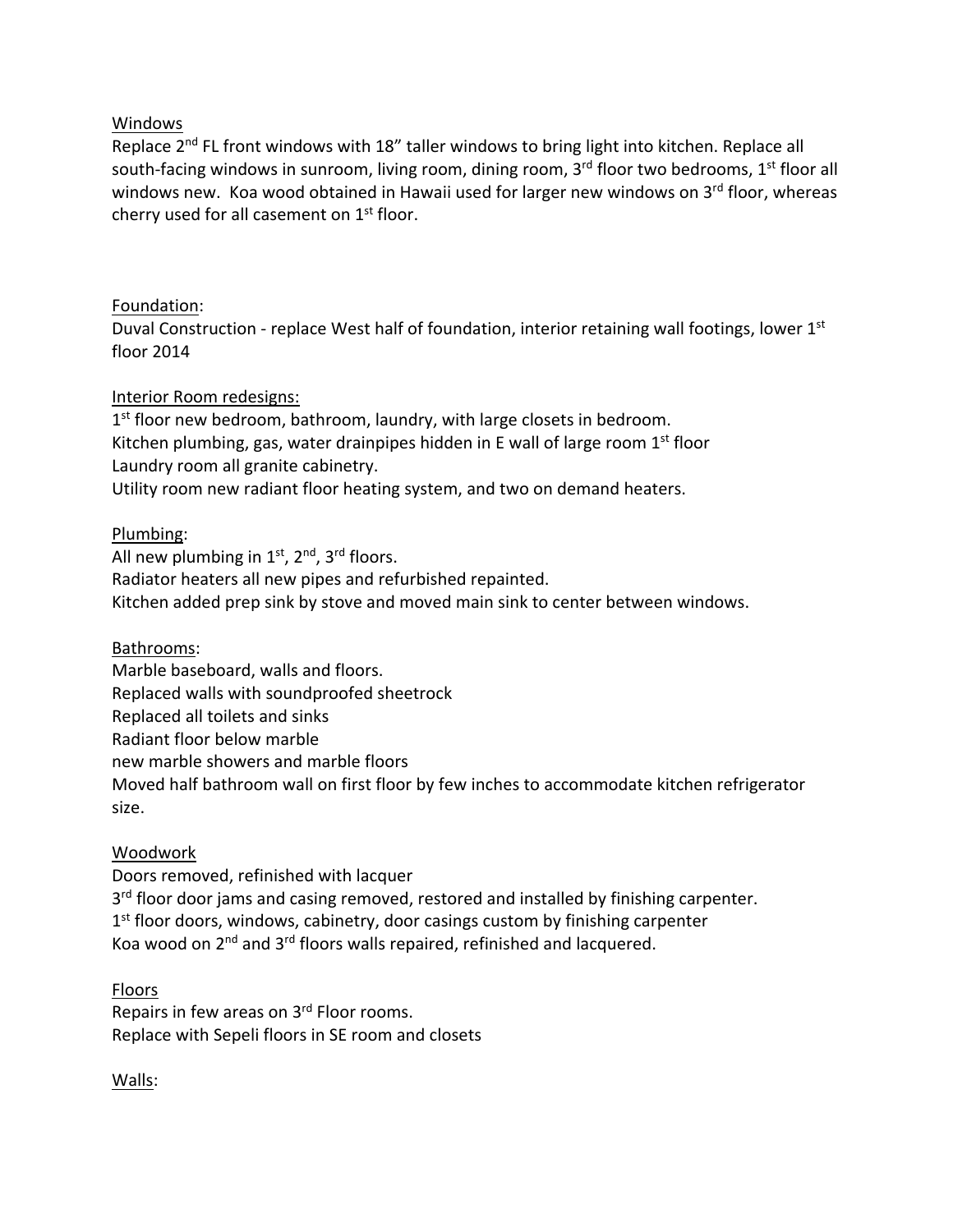Incorporate space of original  $3<sup>rd</sup>$  floor screened sunroom into enlarged SE bedroom, and into entry room study in master bedroom SW.

Replace all ceilings in 1, 2, 3<sup>rd</sup> floors. Use channels and sound reduction sheetrock as needed in around bathrooms and kitchen 2 and  $3^{rd}$  FL, and in entire  $1^{st}$  floor ceilings.

Windows:

Put in shear column on W side of house to allow much larger windows on W 3<sup>rd</sup> floor bedrooms. New windows in SE bedroom replacing old sunroom windows Replace glass and windows on 2<sup>nd</sup> floor as needed All new windows and doors on 1st floor

# Heating:

Two heating systems, radiant floor and restored original radiators Radiant floor throughout entire  $1<sup>st</sup>$ , and most of  $2<sup>nd</sup>$  floor, Radiant floor in east-facing 3<sup>rd</sup> floor rooms and bathrooms (controlled by lower of double white switches (NE, SE)

## Kitchen

All new cabinets replaced in similar layout as original house.

Appliances: Wolf gas stove, refrigerator, dishwasher, timed sink garbage disposals New counter tops and drawers.

Restored all doors. Added glass to upper panel of exterior door.

To keep authentic period appearance in living and dining room, their thermostats are placed in kitchen hidden behind kitchen door using hidden heat sensors in living room and dining room walls.

# Stairs:

New stairway between  $2^{nd}$  and  $1^{st}$  floor replaced with hardwood and all framing. No change in size or design, except higher ceiling at bottom.

Stairwell between  $2^{nd}$  and  $3^{rd}$  floor had top corner 1' x 1' wall removed to shorten  $3^{rd}$  floor wall and improve openness.

# **FIRST FLOOR**

Lowered floor elevation of main floor (family room, bedroom, bathroom) Laundry room:

Relocated space, new plumbing and fixtures, granite tops and cabinet space

New wood floor, all electrical, location of circuit breakers.

Family room and bedroom:

New hardwood floor, hydronic radiant floor

All new lighting and outlet electrical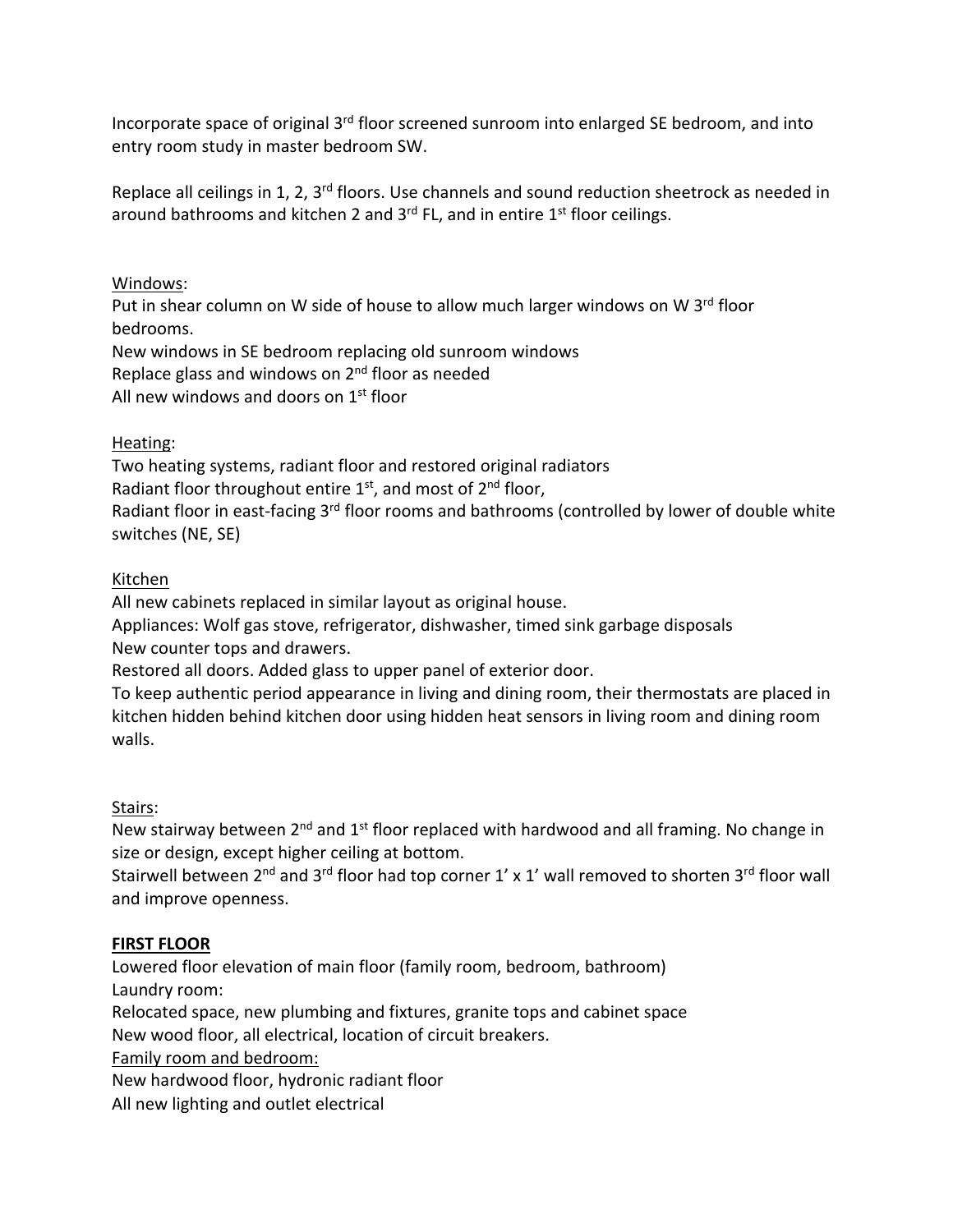Cherry wood used for doors, baseboard, window and door casing Rocky Mountain Hardware – sand casted hinges, door nobs Relocated main door to patio New patio New doors throughout Ceilings use channels and soundproof sheetrock for maximum noise reduction. 1<sup>st</sup> floor Bathroom: Floor Radiant heated custom tile, hydronic towel racks new toilets (throughout entire house bathrooms) Windows, 3 additional new windows. Removed neighbor's tree other side of ally blocking view to achieve view of bay and bridges

Stairwell: Entire stairwell replaced - hardwood Sepelli stairway between 1st and 2nd story

## **SECOND FLOOR**

House was leveled.

Living Room:

Refinished Koa wood with original lacquer after repairs and refinishing Restored metal hood to fireplace Replaced ceilings between exposed wood beams and ran new electrical throughout for sconces and outlets without removing wood baseboards. Rewired original central light fixture

Sunroom:

New Koa baseboard refinished and repaired floor, new windows on west side of room. Reinforced with additional ceiling joists for deck Install 4 new support posts to ground with shear support for sunroom Engineered braces for earthquake proofing. Build deck and walls and floor on sunroom replacing sunroom deck and support framing.

Half Bath, New window, sink, toilet, floor

# **THIRD FLOOR**

Main bathroom: Marble shower, marble floor, wall, countertop. New sink and faucets in all bathrooms. Restored original cabinets. Radiant floor below marble floors.